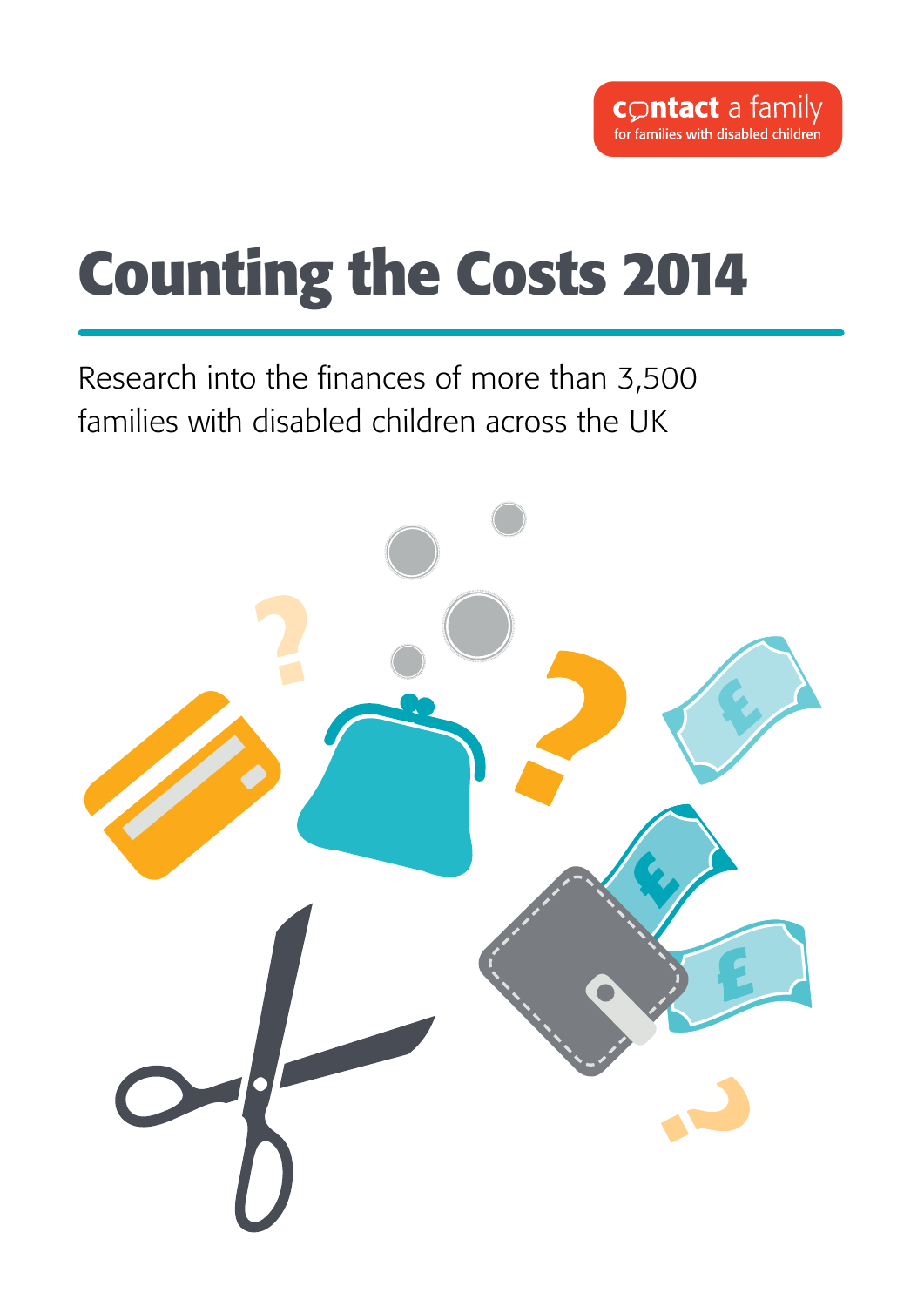#### Our Counting the Costs 2014 survey found

## **Families with disabled children are going without the basics**

Some are going without food and heating more than once a month. Some children are even going without specialist equipment, therapies and hospital appointments.

### **This isn't something new, but it's getting worse**

The number of families going without food has doubled in the last two years. Nearly a third of families with disabled children are going without heating. The impact for many is debt, stress and ill health and for some, marriage breakdown.

**Together, we can change this.**

Based on what families are telling us, Contact a Family has launched the  **Counting the Costs Campaign** 



**Join the campaign at www.cafamily.org.uk/takeaction**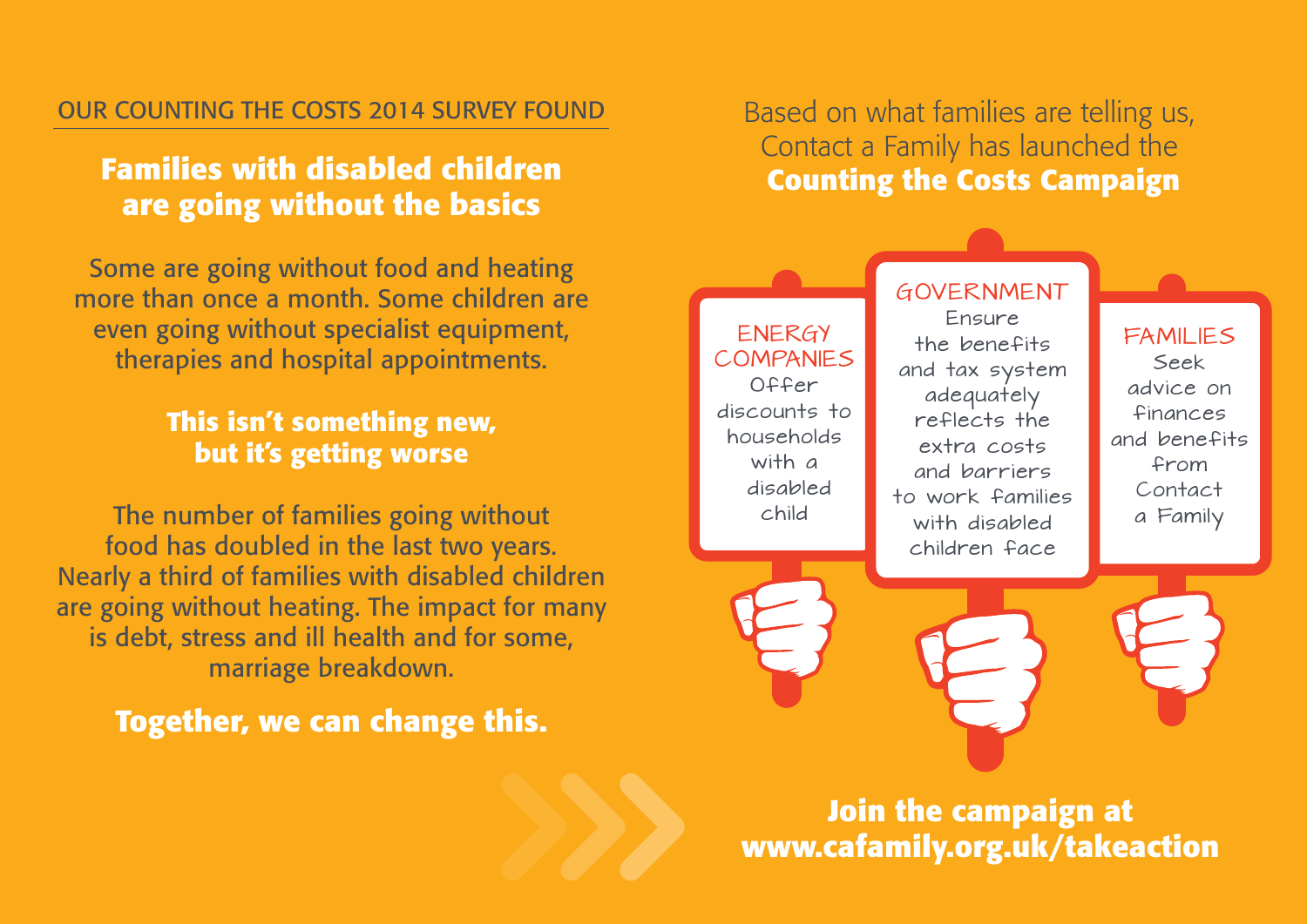### About the survey

The first Counting the Costs survey was carried out in 2008 because we wanted to find out how families with disabled children across the UK were affected by the economic downturn. We have repeated this survey every two years.

### About the families who filled in the survey

- A quarter have more than one disabled child
- Half say they or their partner has a disability or health condition
- > 28% are lone parents
- **S** 66% of households have someone in paid employment
- A third earn less than £15,000 per year
- **S** 68% have no pension
- Half rent or live in social housing.

*Meet the families behind the survey*



# Chantal & Harry

Chantal lives in Suffolk. Her son Harry is twelve years old. Harry has severe brain damage, no immunity and very complex epilepsy which means he has up to 12 seizures a day.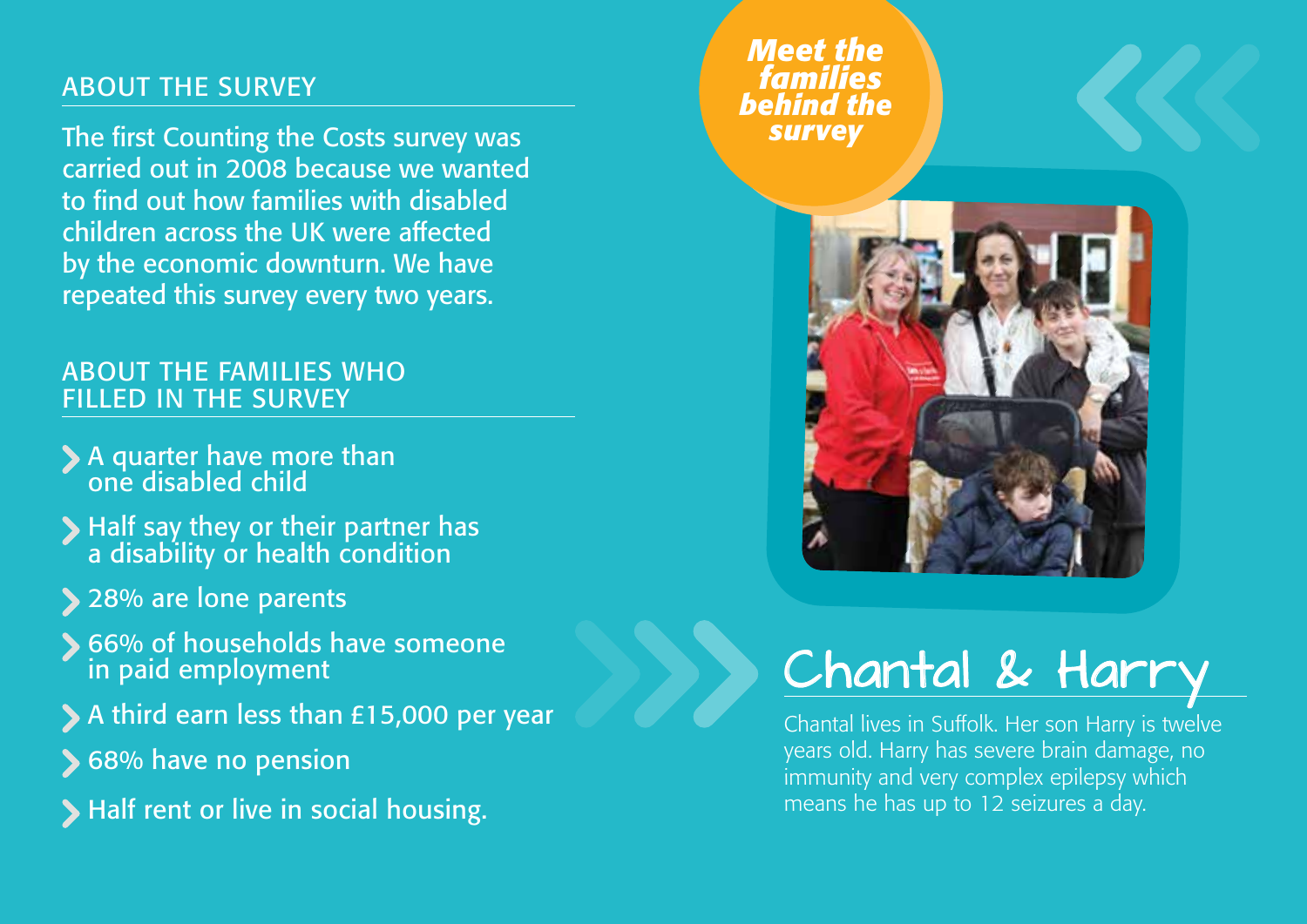### survey results



of families with disabled children Say they are going without

**83%**

I go without food on a daily basis. I make a £30 shop last two weeks. If there is no money left for electricity then there's no electricity. **)** 

> **If** In winter having little or no heating makes Yasmin's muscle spasms worse, which is extremely painful for her. **33**

THE NUMBER OF FAMILIES GOING WITHOUT food and heating has doubled:



And a third of those going without food and heating are doing so more than once a month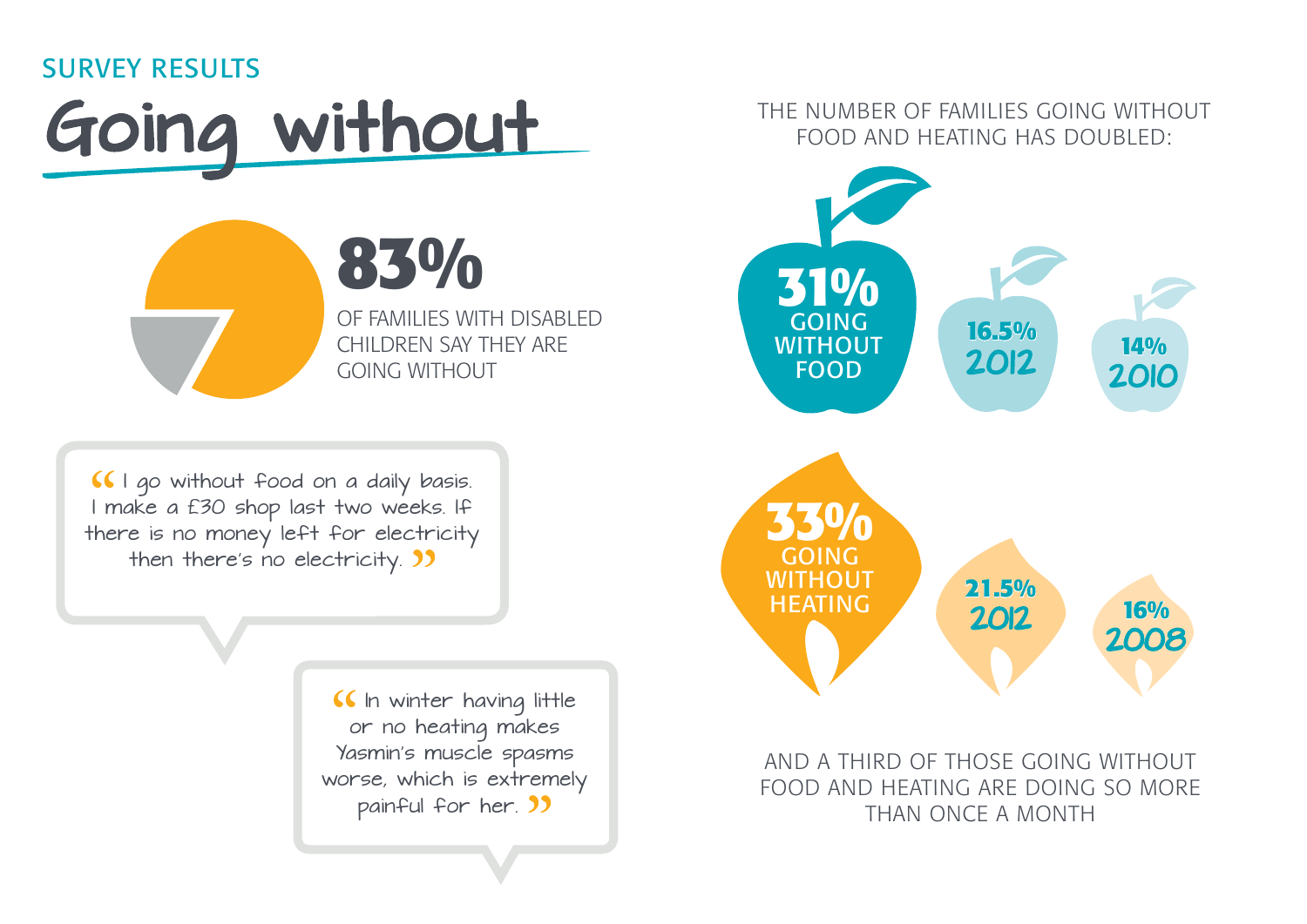I haven't worn makeup in years, I only get clothes for work if something falls apart, including shoes. I feel ashamed. **33** 

## Going without everyday essentials



DAYS OUT OR I FISURE **TIME 84%**

clothes **65%** 

car/fuel



**40%** 



specialist equipment, therapies and hospital visits **36%** 

 $If the$ eels like I'm constantly robbing Peter to pay Paul to pay off immediate  $b$ ills  $33$ 

Cole has a lot of hospital appointments. Petrol costs, together with hospital parking are a nightmare for me. **33** 

### The impact of going without

**22%** SAY THEIR CHILD'S health has worsened

**49%** SAY THEY have suffered ill health as a result

**13%** say their MARRIAGE OR relationship HAS BROKEN **DOWN** 

**56%** say they have **ARGUED WITH** their partner OR CHILDREN

Not being able to get out because we simply can't afford it definitely exacerbates Katie's condition.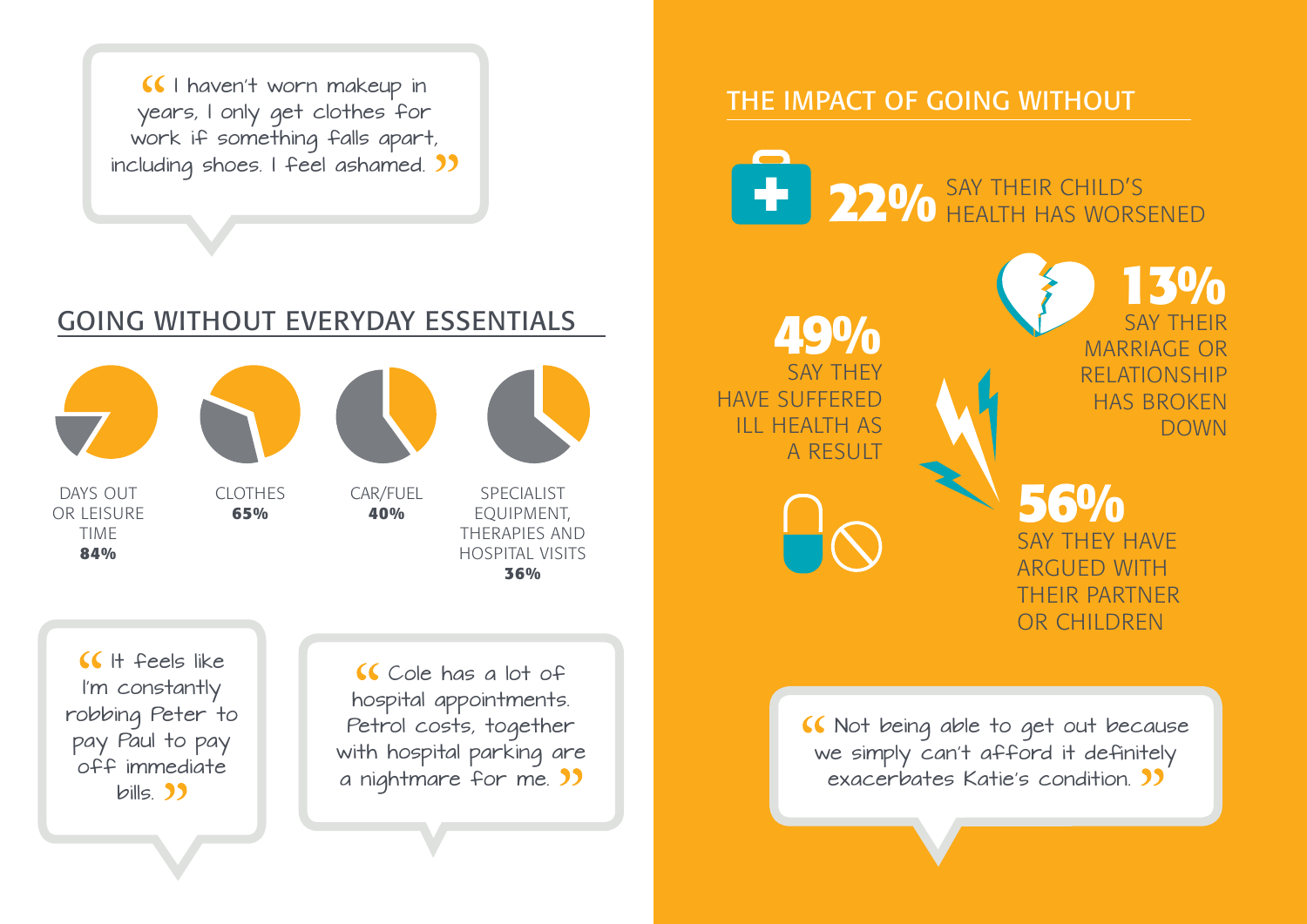*Meet the families behind the survey*



## Karen & Aaron

Karen Jones from Flint in Wales is a full time carer to her son, Aaron, who is ten years old and has severe ADHD.

One of the side effects of Aaron's medication is extreme weight-loss, which means keeping him warm when he's at home is essential. Heating the house is so expensive so I'll only put the heating on when Aaron is home in order to reduce heating costs. **39**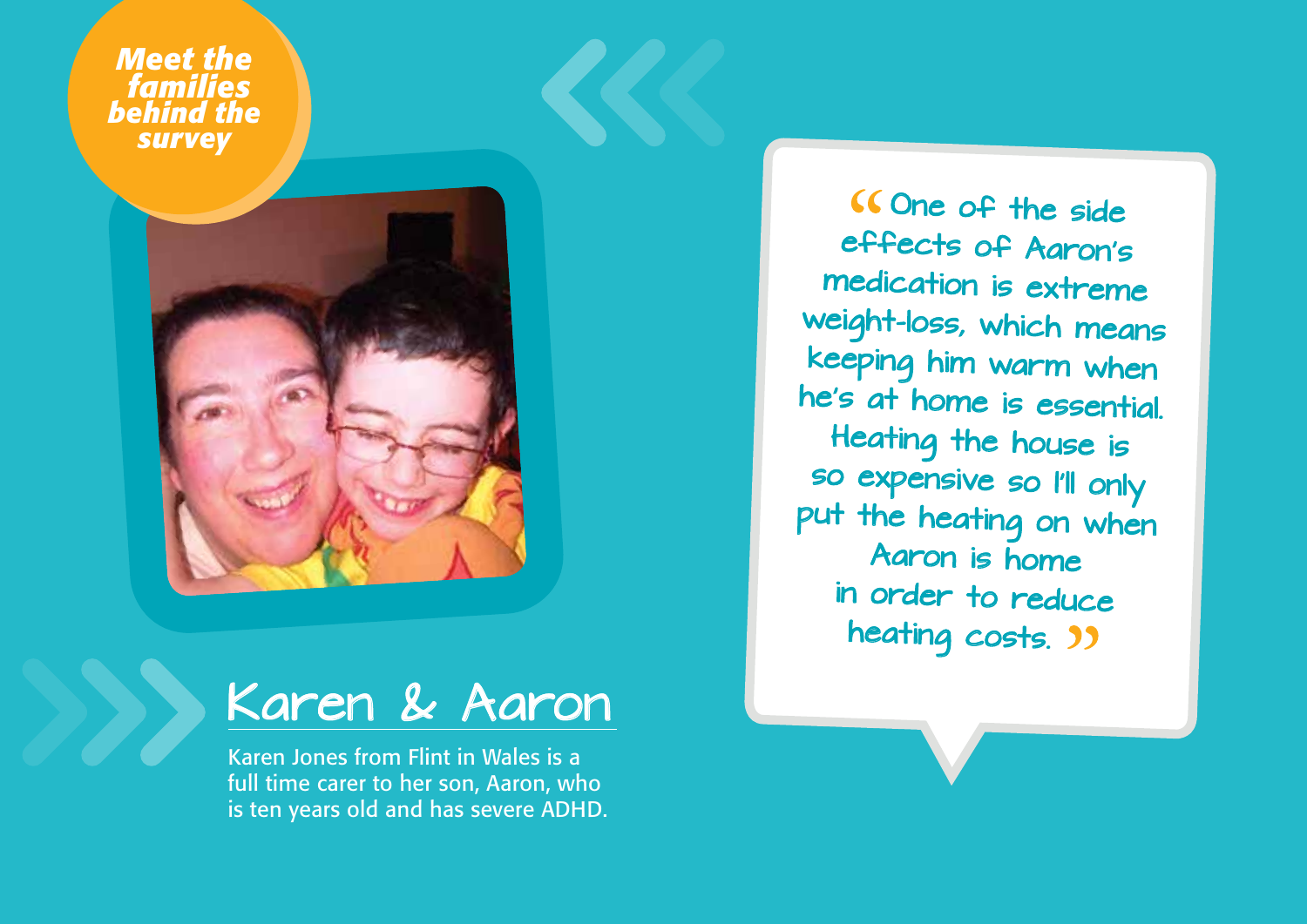

**behind with payments — 65% on energy or utility bills**

**KWe're £2,000** in debt and I have taken out over 10 loans - some from loan sharks - in order to pay for essentials and to pay



**50% say they needed a loan to pay off other loans/bills In the last 12 months, half say they have fallen** 









**The majority of these have been for council tax bills and 38% for energy or utility bills**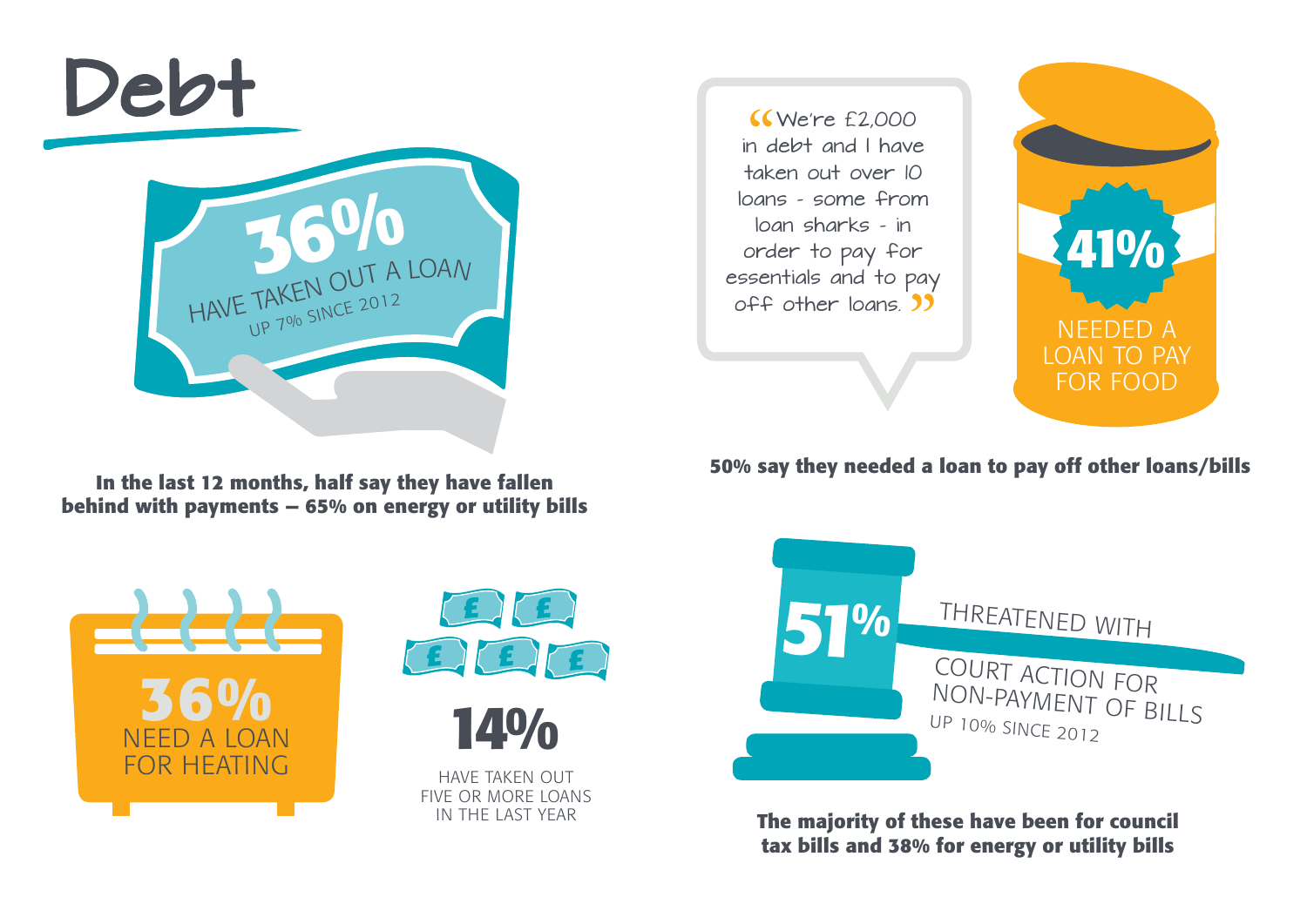I have just had to sell loads of stuff in the house to get the money needed for essential winter coats for the boys. I have taken out about five loans just so I can pay for essentials - general living expenses - nothing special. **33** 



No one ever thinks they will have to visit a food bank but you just never know. 33

**CFriends and family tell** me I must look after myself so I can look after the girls but I'm struggling to keep my head above water some months. **39** 

### Impact of getting into debt and falling behind with payments



**(CTrying to keep my head above water** financially affects the whole family. I have separated from the boys' father and have been diagnosed with depression. **33**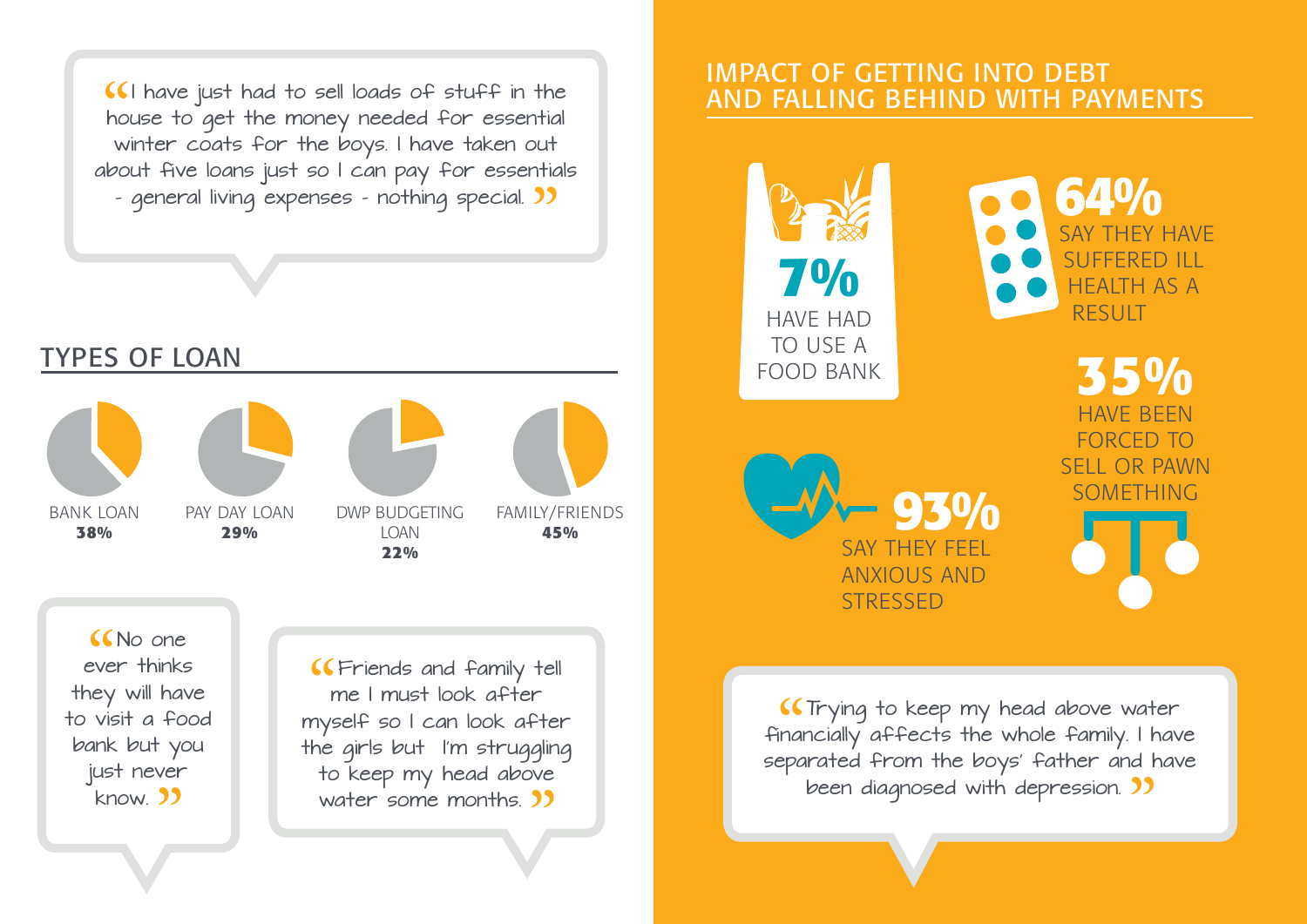

#### **It costs three times more to raise a disabled child\***

More than a quarter of families in the survey have £300 or more extra costs relating to their child's disability or health condition every month.

Families with disabled children have to buy things other families don't – special food, clothing or equipment, and adapting their car or home. They also have to use and replace household goods more often.

**CCole** goes through a lot of bedding and clothes which he chews. **39** 

THE TOP 3 extra costs



**1** Higher heating and utility bills



**2** Additional transport and childcare costs

**3** More frequent washing and replacing household goods, clothes, toys.

I suffer from chronic depression and care for my ill mum too. Even if I could go back to work it would be financially impossible to find affordable and appropriate childcare for Aaron. It just doesn't exist. **33** 

## Extra barriers to work



**88%**  have caring responsibilities that mean they are unable to work as much as they would like



**72%** ARE CUTTING BACK ON WORK OF giving up on careers because of childcare problems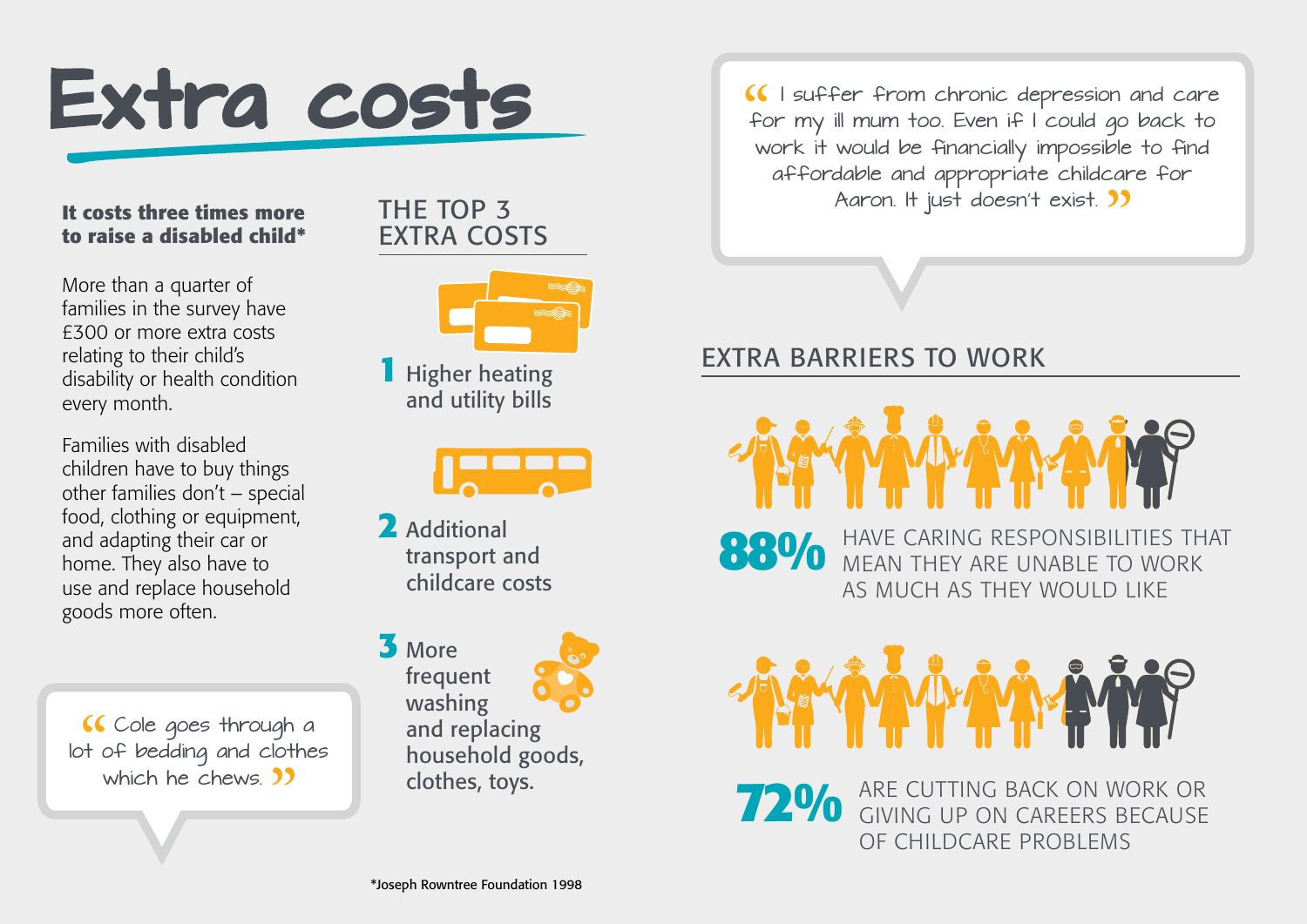

**46%** of whom are WORSE OFF BY £30 per week – or £1,560 per year

Allowance but I am very worried about what will happen when she turns IG and this is replaced by Personal Independence Payment. **33** 

## Looking ahead



In 2008, at the start of the economic downturn almost half (47%) of families with disabled children envisaged their financial situation worsening in the next 12 months. In 2014, this figure has risen to nearly two thirds (60%). They feel they are facing an increasingly precarious financial future.

> $\overline{\mathcal{A}}$  A lot more should be done to enable carers to work, like access to suitable childcare 2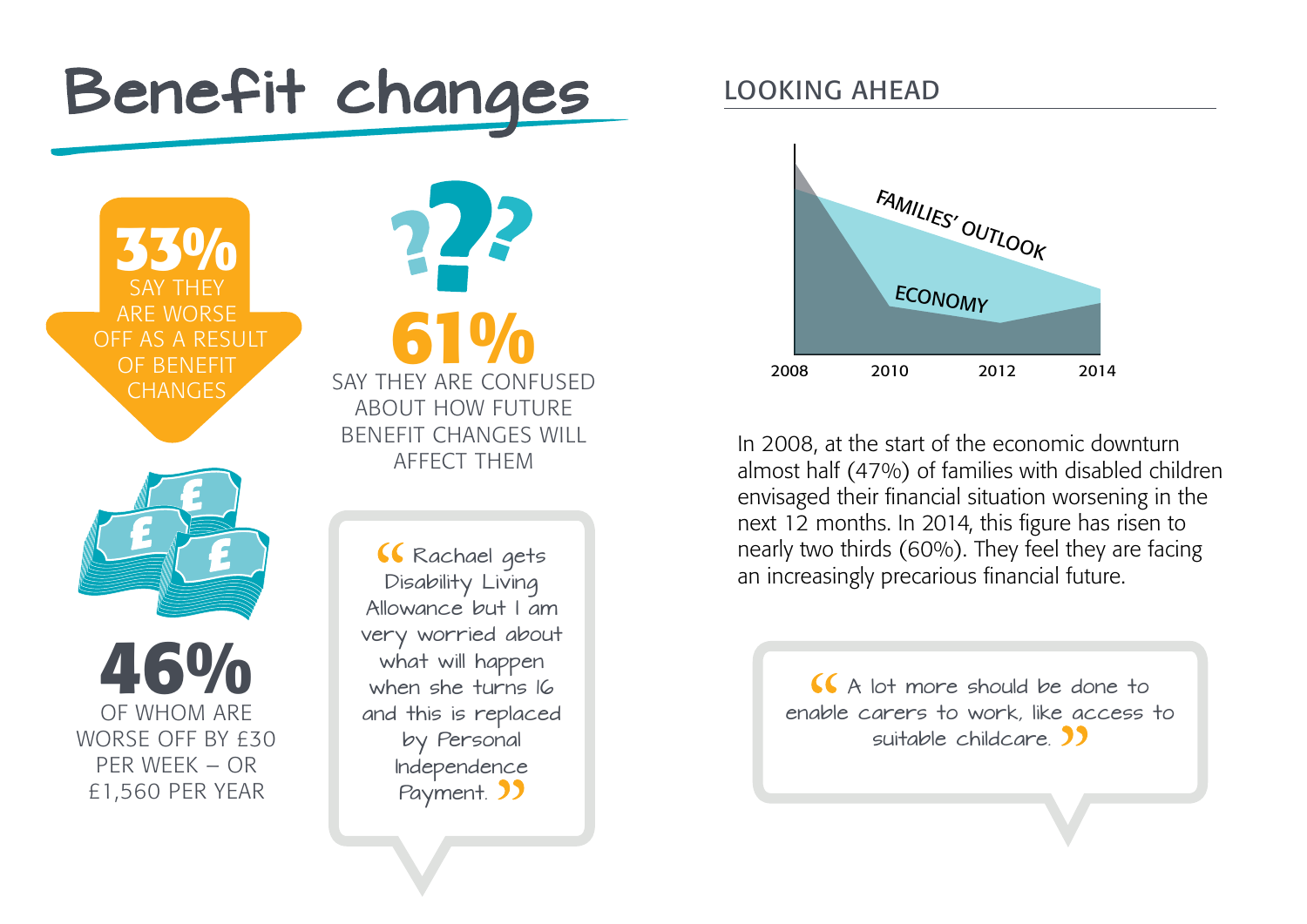*Meet the families behind the survey*



## Ellen & Cole

Ellen is from Belfast. Her son Cole is six years old and has global developmental delay, low muscle tone, epilepsy and cannot speak.

#### WE'D LIKE TO THANK ALL THE families quoted in this booklet

Kirsty from South Lanarkshire. Kirsty has four children. Her two boys aged 14 and 15 have autism.

Claire from Sheffield. Yasmin is eight years old and has a motor neurone condition similar to cerebral palsy. Yasmin also has a twin sister.

Laura from Suffolk. Laura's son Ellis is six years old and has Asperger syndrome. Ellis also has a 13 year old brother.

Marina from Rochdale. Marina cares for her partner who is disabled. Her oldest son Jordan is 14 and was diagnosed with the extremely rare Dandy-Walker syndrome last year.

Melissa from Wigan. Melissa's daughter is 14 years old and has autism.

Marie from Yorkshire. Marie's daughter Katie is 15 and has autism and is profoundly deaf. She also has an 18 year old son who has autism and is profoundly deaf, who lives in full time residential care.

Lesley from London. Lesley's daughter Kirsten is 17 and has Asperger syndrome, Tourette syndrome, depression, dysthymia and ADHD.

Lisa from London. Lisa's son Joseph is aged 4 and has autism.

Cary from Plymouth. Cary's son Rohan is 17 years old and has Asperger syndrome.

**And a huge thank you to everyone who completed the Counting the Costs 2014 survey.**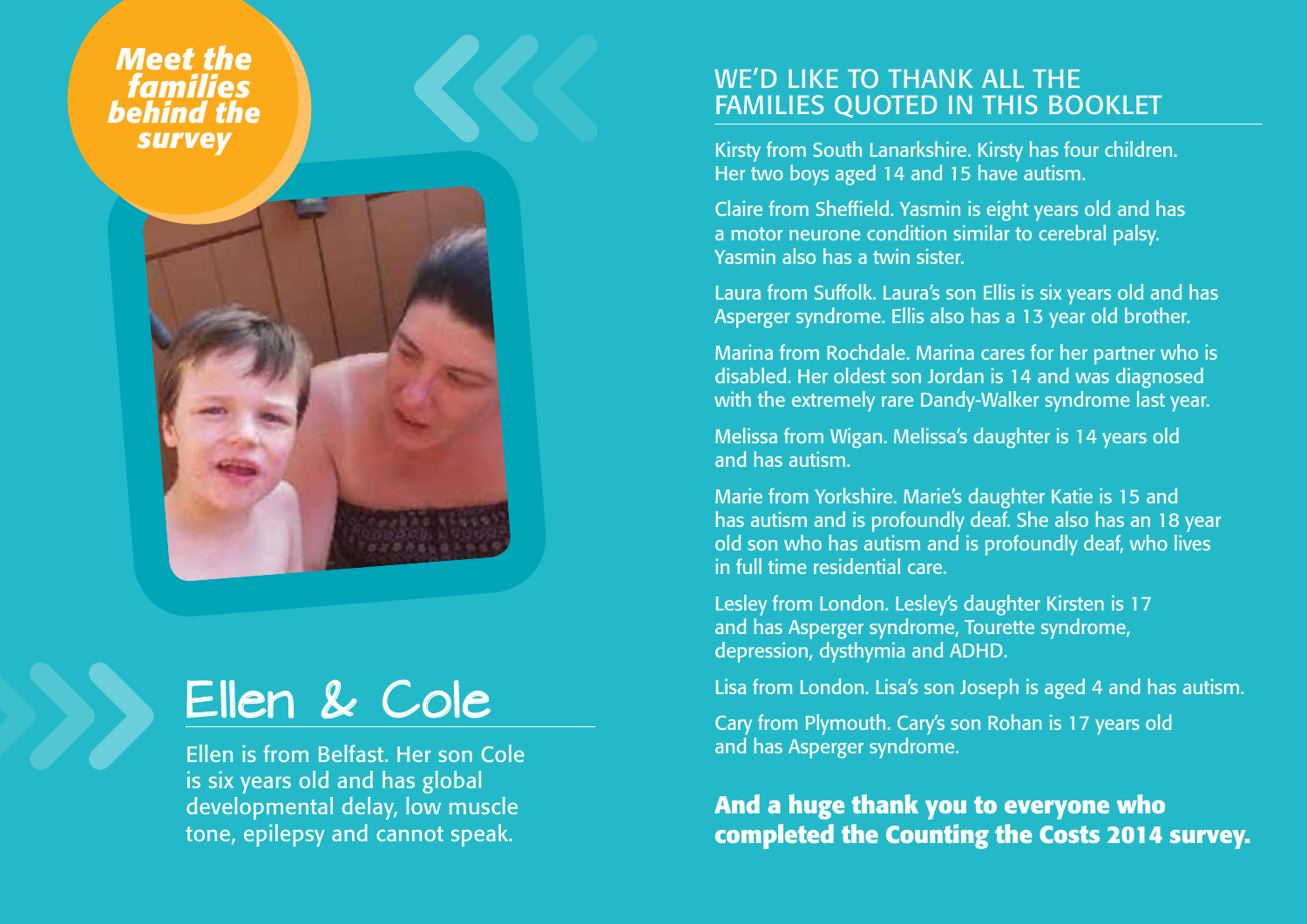## calling on all energy companies to

- **1** Introduce a fixed monthly discount on all energy tariffs for households with a disabled child
- **2** Include disabled children in the eligibility criteria for the Warm Include disabled children in their Home Discount Scheme
- **3** Help set up a network of consumer champions to support families with disabled children who struggle to switch to more economical tariffs.

## Contact a Family is calling on the UK<br>Government to

- Contact a Family is contact a Family is contact a Family is contact a Family is contact a Family is contact a Family is contact a Family is contact a Family is contact a Family is contact a Family is contact a Family is co **1** Increase the Carer's Allowance earnings threshold in line with any future increases in the national minimum wage, and work towards paying Carer's Allowance to those earning up to £10,000 a year (the rate everyone starts paying income tax)
	- 2 Increase help towards childcare costs<br>for disabled children via tax credits, the Increase help towards childcare costs tax-free scheme and Universal Credit, so they do not lose out by having higher childcare costs
	- **3** Widen the criteria for the higher child disability element in Universal Credit to include children on the middle rate of DLA care component and those on the high rate for mobility.